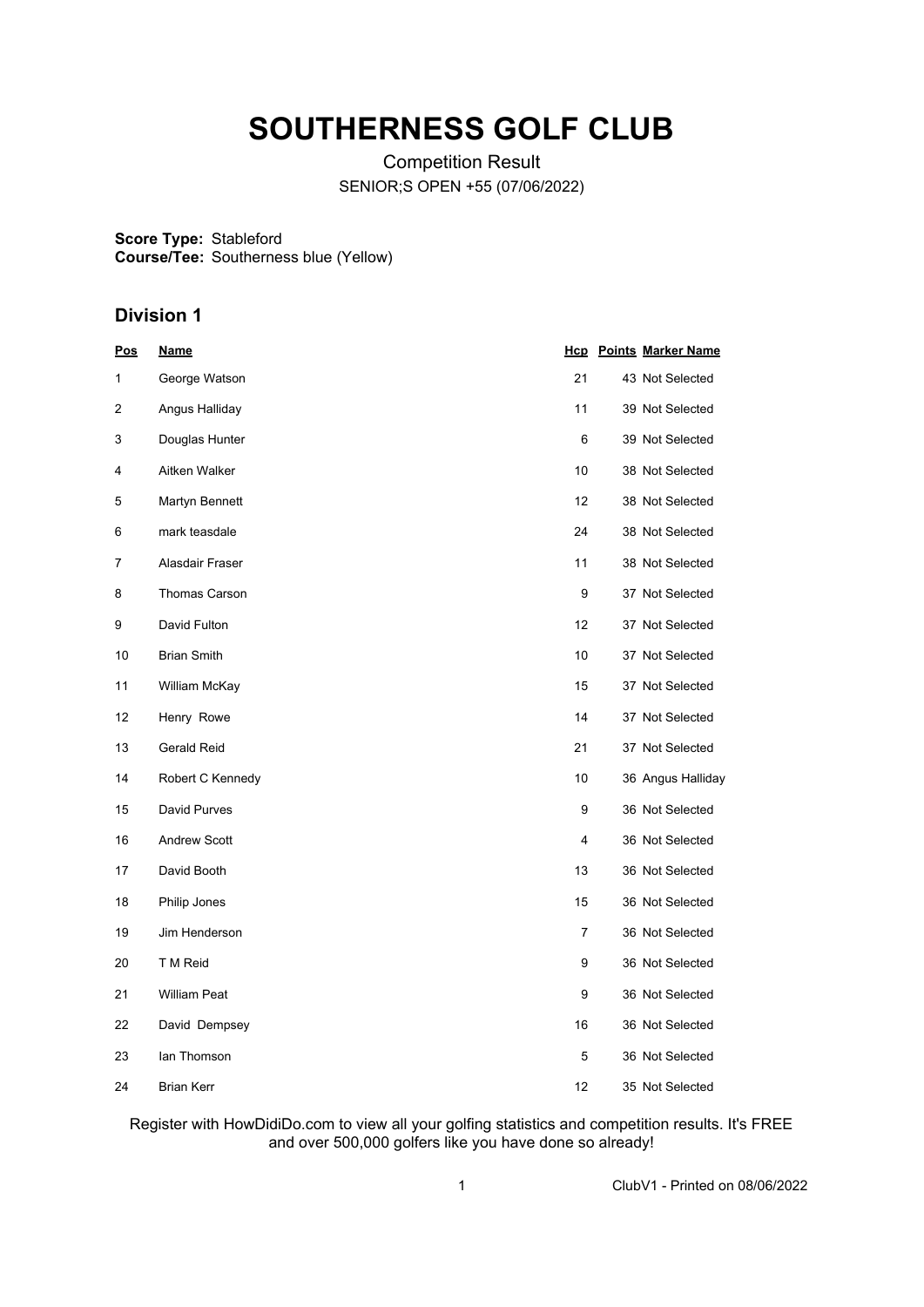# **Division 1**

| <b>Pos</b> | <b>Name</b>            |    | <b>Hcp</b> Points Marker Name |
|------------|------------------------|----|-------------------------------|
| 25         | Stephen Wright         | 7  | 35 Not Selected               |
| 26         | <b>Richard Ellwood</b> | 7  | 35 Not Selected               |
| 27         | Sandy Calder           | 23 | 35 Not Selected               |
| 28         | Andrew Smith           | 10 | 35 Not Selected               |
| 29         | Robert Semple          | 10 | 34 Not Selected               |
| 30         | Jim Cox                | 6  | 34 Not Selected               |
| 31         | Norman Bowie           | 9  | 34 Not Selected               |
| 32         | Brian richardson       | 10 | 34 Not Selected               |
| 33         | Nick Westgarth         | 12 | 34 Not Selected               |
| 34         | David Hall             | 14 | 34 Not Selected               |
| 35         | Robert C Gilmour       | 19 | 34 Not Selected               |
| 36         | Raymond Wong           | 7  | 34 Not Selected               |
| 37         | Andrew Curry           | 18 | 33 Not Selected               |
| 38         | Alan Newton            | 10 | 33 Not Selected               |
| 39         | Denis White            | 3  | 33 Not Selected               |
| 40         | <b>ALAN MILLIGAN</b>   | 11 | 33 Not Selected               |
| 41         | Graham Haworth         | 20 | 33 Not Selected               |
| 42         | Steve Thompson         | 7  | 33 Not Selected               |
| 43         | Thomas Halliday        | 22 | 33 Not Selected               |
| 44         | Ken Harvie             | 4  | 33 Not Selected               |
| 45         | David Harrison         | 11 | 33 Not Selected               |
| 46         | Alan Hamilton          | 10 | 33 Not Selected               |
| 47         | Jonathan Crosland      | 22 | 33 Not Selected               |
| 48         | <b>Bruce Lindsay</b>   | 14 | 33 Not Selected               |
| 49         | George Adamson         | 19 | 33 Not Selected               |
| 50         | <b>Brian Orr</b>       | 11 | 33 Not Selected               |
| 51         | <b>Bob Whitson</b>     | 20 | 32 Not Selected               |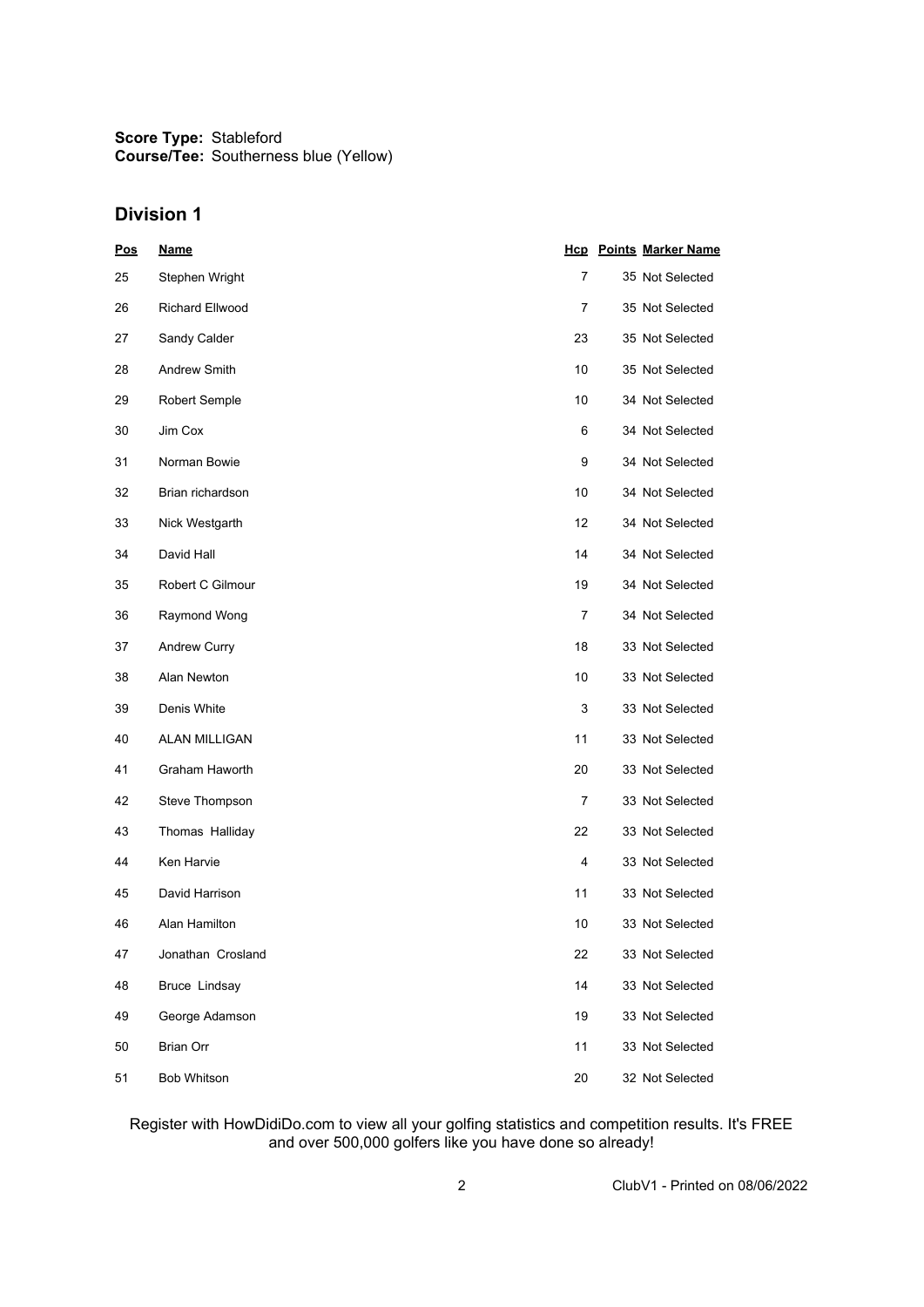## **Division 1**

| <b>Pos</b> | <b>Name</b>              |      | <b>Hcp</b> Points Marker Name |
|------------|--------------------------|------|-------------------------------|
| 52         | John Murphy              | 11   | 32 Not Selected               |
| 53         | geoff benson             | 6    | 32 Not Selected               |
| 54         | <b>Ronald MacNeillie</b> | 3    | 32 Not Selected               |
| 55         | John Wason               | 16   | 32 Not Selected               |
| 56         | Donald Robertson         | 13   | 32 Not Selected               |
| 57         | Dennis Hale              | 18   | 32 Not Selected               |
| 58         | Stephen Twiddy           | 18   | 32 Not Selected               |
| 59         | Alex Carroll             | 10   | 32 Not Selected               |
| 60         | Alan Kerr                | 9    | 32 Not Selected               |
| 61         | Kenneth Logan            | 17   | 32 Not Selected               |
| 62         | lan McLaren              | 9    | 32 Not Selected               |
| 63         | James Fleming            | 19   | 31 Not Selected               |
| 64         | Stephen Brown            | 9    | 31 Not Selected               |
| 65         | <b>Brian Halliday</b>    | 13   | 31 Not Selected               |
| 66         | <b>Kevin Francis</b>     | 10   | 31 Not Selected               |
| 67         | W Scott Bendall          | 6    | 31 Not Selected               |
| 68         | Jeff Lowes               | 5    | 31 Not Selected               |
| 69         | Peter Barwick            | 10   | 31 Not Selected               |
| 70         | Douglas J Borland        | $-1$ | 31 Not Selected               |
| 71         | James Golder             | 23   | 31 Not Selected               |
| 72         | Mark Wilson              | 5    | 31 Not Selected               |
| 73         | Andy Schiller            | 14   | 31 Not Selected               |
| 74         | Fergus Arnott            | 15   | 30 Not Selected               |
| 75         | Garry Cross              | 24   | 30 Not Selected               |
| 76         | Martin Losasso           | 18   | 30 Not Selected               |
| 77         | <b>Tony Muirhead</b>     | 8    | 30 Not Selected               |
| 78         | John Grant               | 12   | 30 Not Selected               |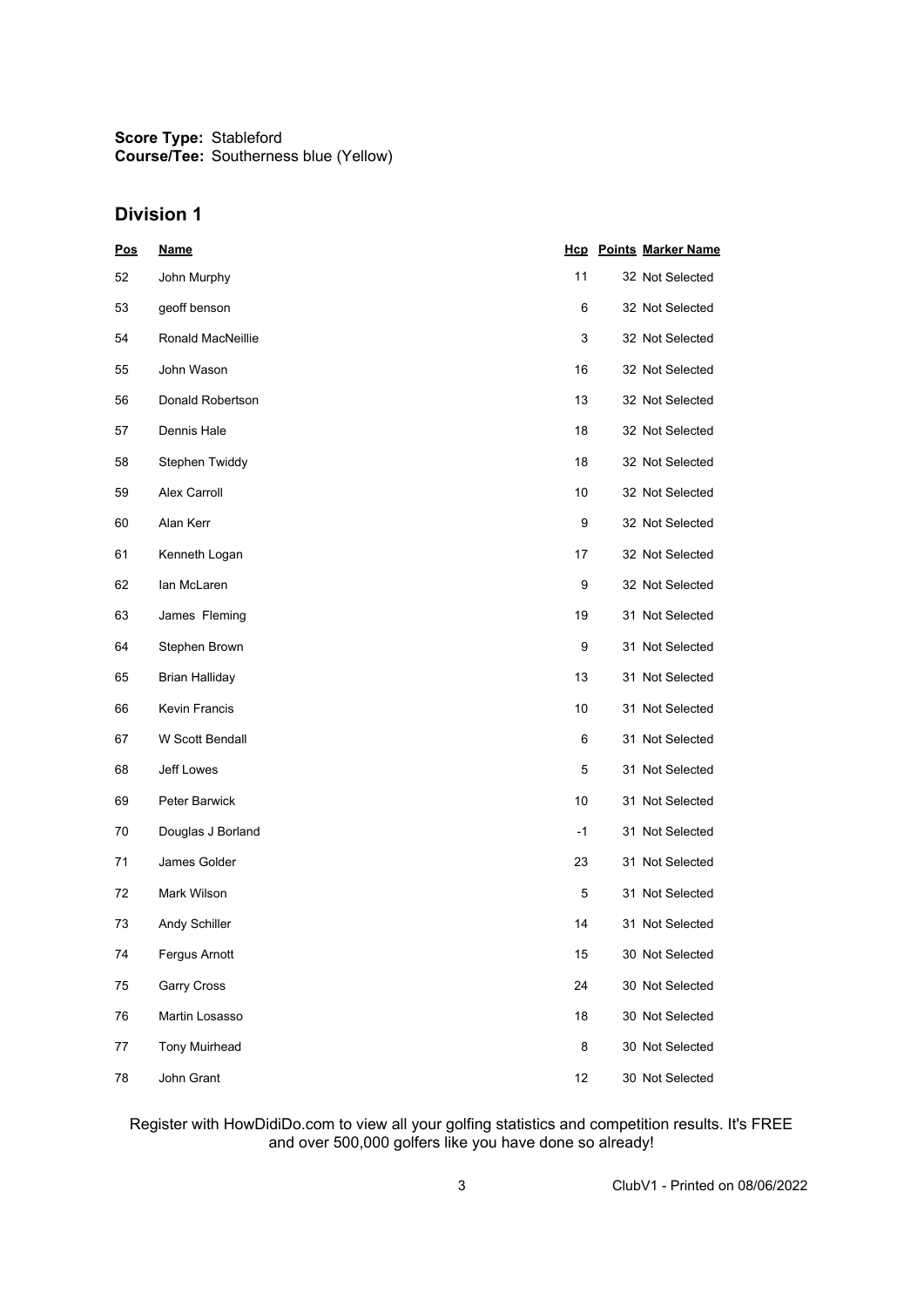## **Division 1**

| <b>Pos</b> | <b>Name</b>           |                | <b>Hcp</b> Points Marker Name |
|------------|-----------------------|----------------|-------------------------------|
| 79         | Gary Fleming          | 19             | 30 Not Selected               |
| 80         | George Watts          | 20             | 30 Not Selected               |
| 81         | Harry Horridge        | 10             | 30 Not Selected               |
| 82         | Tim Kelly             | 15             | 30 Not Selected               |
| 83         | <b>Barry Cornish</b>  | 13             | 30 Not Selected               |
| 84         | <b>William Smith</b>  | 14             | 29 Not Selected               |
| 85         | Colin Archibald       | 18             | 29 Not Selected               |
| 86         | Louis Lovsin          | 18             | 29 Not Selected               |
| 87         | Neil Milligan         | 20             | 29 Not Selected               |
| 88         | Craig Williamson      | $\overline{2}$ | 29 Not Selected               |
| 89         | Alex Sneddon          | 20             | 29 Not Selected               |
| 90         | Ronnie Prentice       | 8              | 29 Not Selected               |
| 91         | Robert Watson         | 12             | 29 Not Selected               |
| 92         | <b>Billy Hill</b>     | 11             | 29 Not Selected               |
| 93         | Jim Clive             | 19             | 29 Not Selected               |
| 94         | Alan Rome             | 10             | 29 Not Selected               |
| 95         | John Kerr             | 13             | 29 Not Selected               |
| 96         | <b>DAVID TIERNEY</b>  | 3              | 28 Not Selected               |
| 97         | <b>Stuart Kennedy</b> | 1              | 28 Not Selected               |
| 98         | <b>Stuart Moffat</b>  | 18             | 28 Not Selected               |
| 99         | David Malone          | 5              | 28 Not Selected               |
| 100        | Alan Shepherd         | 14             | 28 Not Selected               |
| 101        | DAVID MCLACHLAN       | 11             | 28 Not Selected               |
| 102        | John Cameron          | 5              | 28 Not Selected               |
| 103        | Robert Ferguson       | 21             | 28 Not Selected               |
| 104        | Mike Rae              | 10             | 28 Not Selected               |
| 105        | Frank Grant           | 6              | 27 Not Selected               |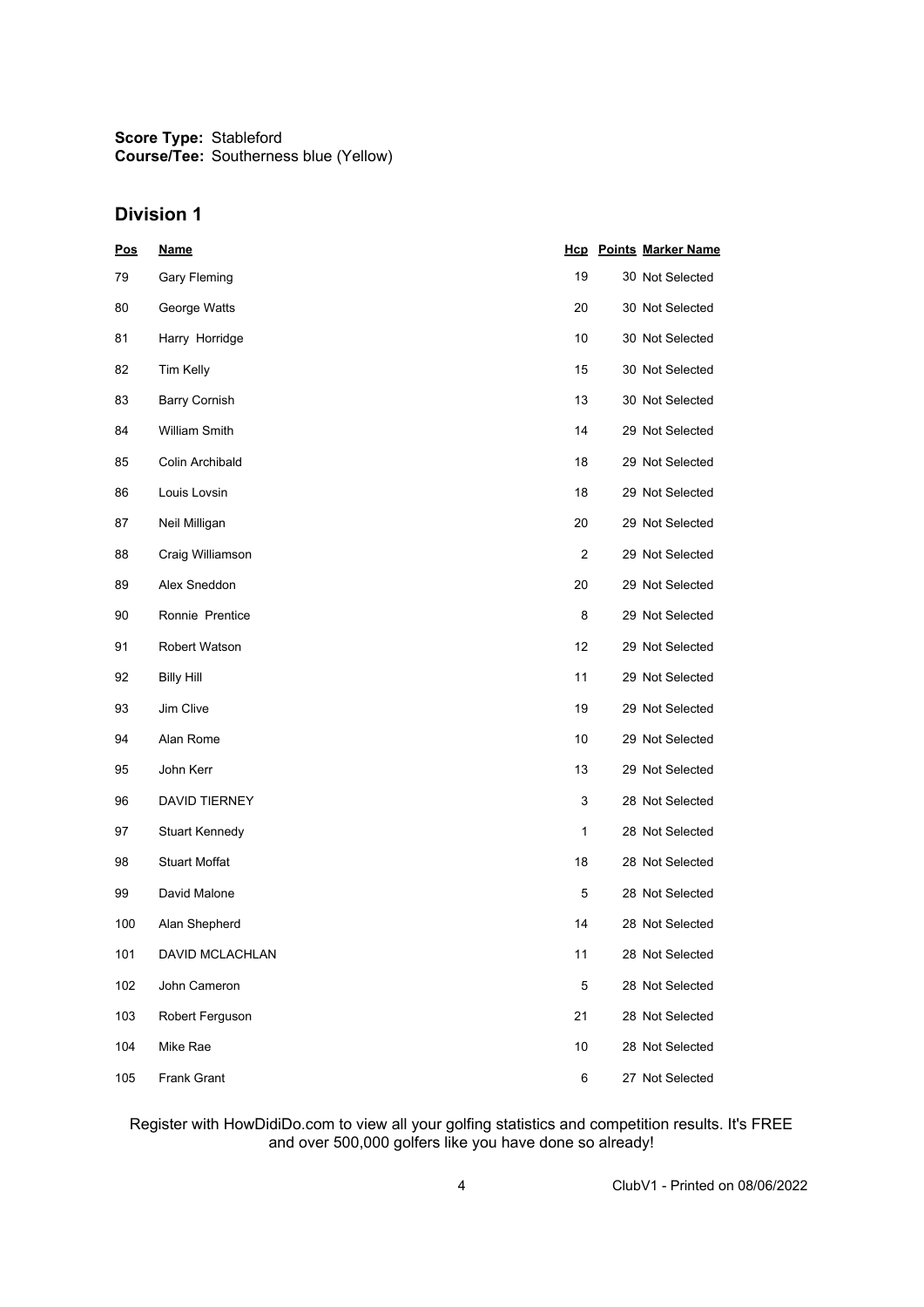## **Division 1**

| <b>Pos</b> | <b>Name</b>              |    | <b>Hcp</b> Points Marker Name |
|------------|--------------------------|----|-------------------------------|
| 106        | Alan Haggarty            | 24 | 27 Not Selected               |
| 107        | <b>Brian Cullen</b>      | 15 | 27 Not Selected               |
| 108        | <b>William Anson</b>     | 13 | 27 Not Selected               |
| 109        | ian walker               | 6  | 27 Not Selected               |
| 110        | Shaun Griffin            | 11 | 26 Not Selected               |
| 111        | Peter Henderson          | 8  | 26 Not Selected               |
| 112        | <b>Brian Coyle</b>       | 9  | 26 Not Selected               |
| 113        | William Hinshelwood      | 14 | 26 Not Selected               |
| 114        | martin mccumiskey        | 5  | 26 Not Selected               |
| 115        | Les Craig                | 14 | 26 Not Selected               |
| 116        | David Nielson            | 17 | 26 Not Selected               |
| 117        | David Stewart            | 8  | 25 Not Selected               |
| 118        | <b>William Nicholson</b> | 12 | 25 Not Selected               |
| 119        | John Black               | 16 | 25 Not Selected               |
| 120        | Keith Taylor             | 13 | 25 Not Selected               |
| 121        | Tony Zutshi              | 13 | 25 Not Selected               |
| 122        | john coulthard           | 11 | 25 Not Selected               |
| 123        | wilson lochhead          | 18 | 25 Not Selected               |
| 124        | Eddie Thompson           | 21 | 24 Not Selected               |
| 125        | <b>Terry Haine</b>       | 18 | 24 Not Selected               |
| 126        | Alexander Reilly         | 17 | 24 Not Selected               |
| 127        | Michael Delahunty        | 17 | 24 Not Selected               |
| 128        | Muir Smith               | 19 | 24 Not Selected               |
| 129        | Martyn Drummond          | 20 | 24 Not Selected               |
| 130        | <b>Cameron McInnes</b>   | 15 | 23 Not Selected               |
| 131        | Thomas Hudson            | 18 | 23 Not Selected               |
| 132        | <b>Bobby Neil</b>        | 11 | 23 Not Selected               |